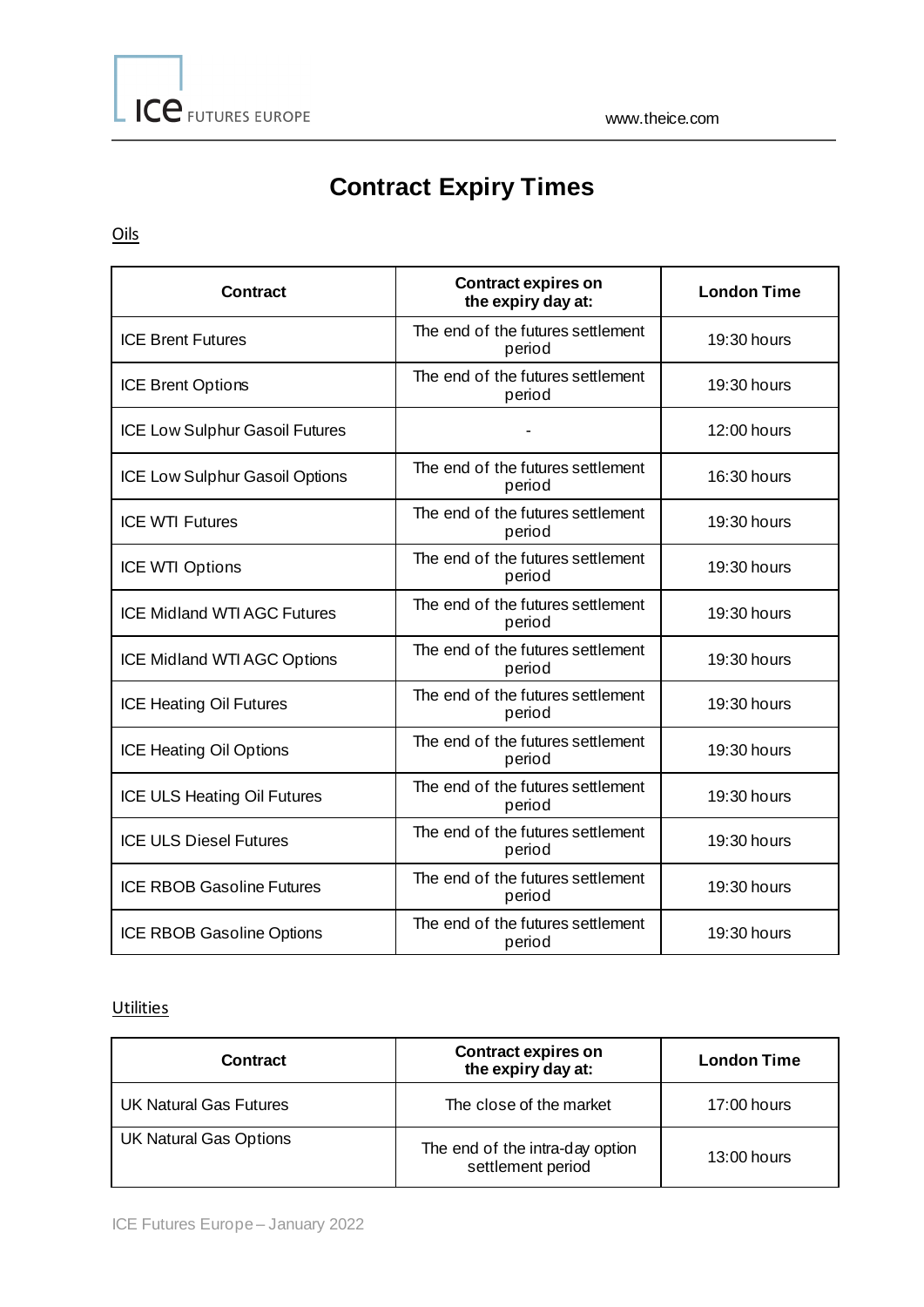www.theice.com

| <b>UK Electricity Futures</b>                                                                                                 | The close of the market                                      | 17:00 hours   |
|-------------------------------------------------------------------------------------------------------------------------------|--------------------------------------------------------------|---------------|
| <b>UKA Futures</b>                                                                                                            | The close of the market                                      | $17:00$ hours |
| <b>Global Carbon Index Futures</b>                                                                                            | The end of the futures settlement<br>period                  | 16:15 hours   |
| ICE Nature-Based Solution Carbon<br><b>Credit Futures</b>                                                                     | The end of the futures settlement<br>period                  | 16:15 hours   |
| API2 Rotterdam, API4 Richards Bay,<br>gC Richards Bay, API8 CFR South<br>China and M42 (IHS McCloskey) Coal<br><b>Futures</b> |                                                              | $17:00$ hours |
| gC FOB Indo 3800, gC Newcastle<br>Coal Futures                                                                                |                                                              | 12:00 hours   |
| API2 Rotterdam, API4 Richards Bay<br>and gC Newcastle Coal Options                                                            | The end of the intra-day option<br>settlement period         | 13:00 hours   |
| API2 Rotterdam, gC Newcastle Coal<br><b>Average Price Options</b>                                                             |                                                              | 17:00 hours   |
| Dutch TTF and UK NBP Gas 1st Line<br>Financial Futures (USD/MMBTU)                                                            | The end of the settlement period of<br>the underlying future | 16:15 hours   |
| JKM LNG, WIM LNG and Gulf Coast<br>LNG 1st Line (Platts) Futures                                                              | The close of the market                                      | 23:00 hours   |
| <b>JKM LNG (PLATTS) Average Price</b><br>Options                                                                              | The close of the market                                      | 23:00 hours   |
| <b>LNG Freight Futures</b>                                                                                                    | The close of the market                                      | 23:00 hours   |

## UK Agricultural

| <b>Contract</b>                   | <b>Contract expires on</b><br>the expiry day at:     | <b>London Time</b> |
|-----------------------------------|------------------------------------------------------|--------------------|
| <b>ICE London Cocoa Futures</b>   |                                                      | 12:00 hours        |
| <b>ICE London Cocoa Options</b>   | The end of the intra-day option<br>settlement period | $12:00$ hours      |
| <b>ICE Euro Cocoa Futures</b>     |                                                      | $12:00$ hours      |
| <b>ICE Euro Cocoa Options</b>     | The end of the intra-day option<br>settlement period | $12:00$ hours      |
| <b>ICE Robusta Coffee Futures</b> |                                                      | 12:30 hours        |
| <b>ICE Robusta Coffee Options</b> | The end of the intra-day option<br>settlement period | 12:30 hours        |
| <b>ICE White Sugar Futures</b>    | The end of the futures settlement<br>period          | $17:55$ hours      |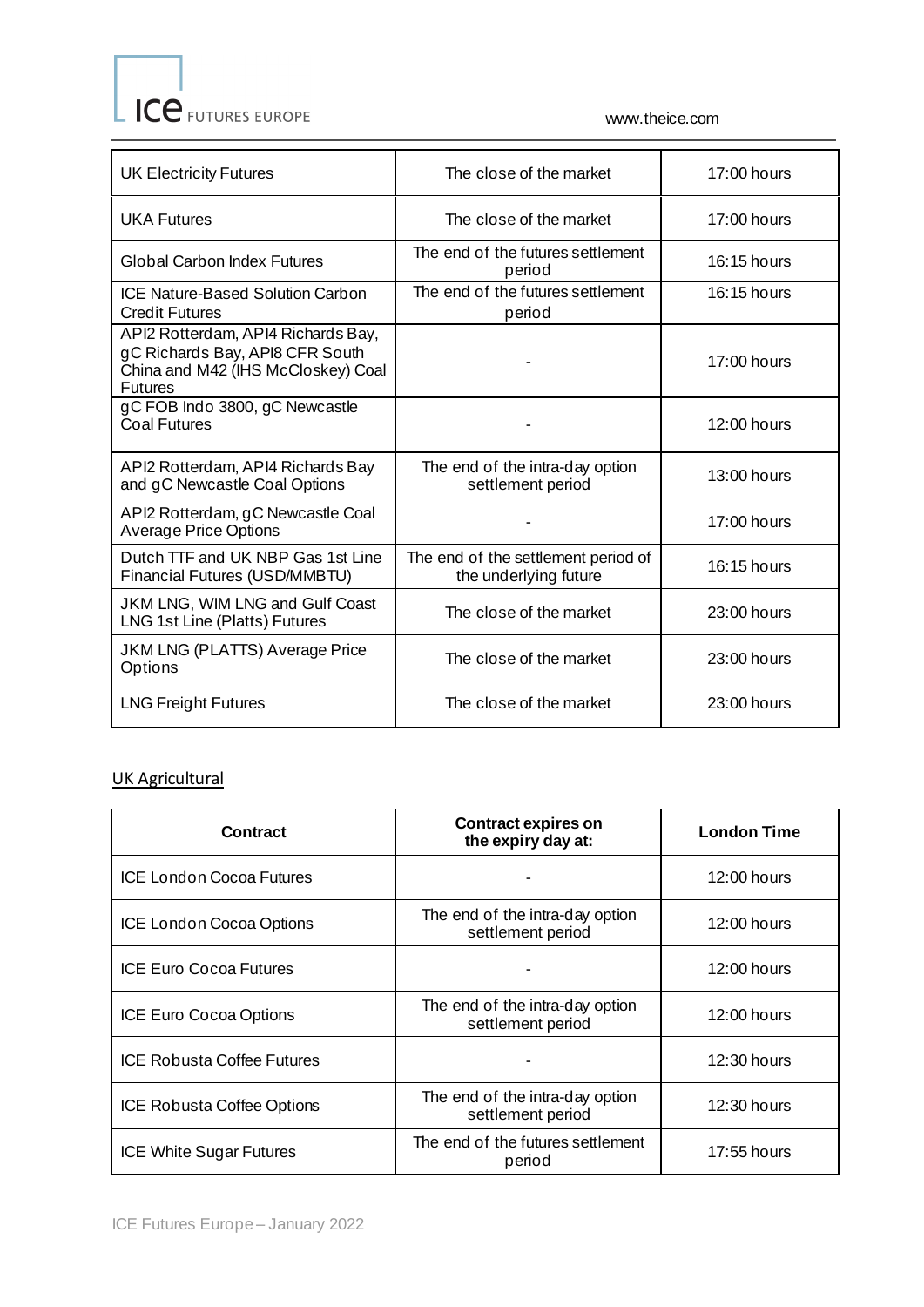ICE FUTURES EUROPE

www.theice.com

| <b>ICE White Sugar Options</b>                         | The close of the market                     | $18:00$ hours |
|--------------------------------------------------------|---------------------------------------------|---------------|
| <b>ICE Containerised White Sugar</b><br><b>Futures</b> | The end of the futures settlement<br>period | $17:55$ hours |
| <b>ICE UK Feed Wheat Futures</b>                       |                                             | $12:30$ hours |
| <b>ICE UK Feed Wheat Options</b>                       | The end of the futures settlement<br>period | $17:28$ hours |

## **Financials**

| <b>Contract</b>                                                             | <b>Contract expires on</b><br>the expiry day at:     | <b>London Time (unless</b><br>otherwise stated) |
|-----------------------------------------------------------------------------|------------------------------------------------------|-------------------------------------------------|
| Long Gilt Futures                                                           |                                                      | 11:00 hours                                     |
| Long Gilt Options                                                           | The end of the intra-day option<br>settlement period | 15:15 hours                                     |
| Short, Medium and Ultra Long Gilt<br><b>Futures</b>                         |                                                      | $11:00$ hours                                   |
| ICE Three Month Euro (Euribor®)<br><b>Futures</b>                           |                                                      | 10:00 hours                                     |
| ICE Three Month Euro (Euribor®)<br><b>Options Quarterly Contract Months</b> |                                                      | 10:00 hours                                     |
| ICE Three Month Euro (Euribor®)<br><b>Options Serial Contract Months</b>    | The end of the intra-day option<br>settlement period | 15:15 hours                                     |
| ICE Euribor® Mid-Curve Options                                              | The end of the intra-day option<br>settlement period | $15:15$ hours                                   |
| ICE One Month Euro Overnight Rate<br><b>Futures</b>                         |                                                      | 17:00 hours                                     |
| <b>ICE One Month SONIA Futures</b>                                          | The close of the market                              | 18:00 hours                                     |
| <b>ICE Three Month SONIA Futures</b>                                        | The close of the market                              | 18:00 hours                                     |
| ICE Three Month SONIA Options                                               | The end of the intra-day option<br>settlement period | 15:15 hours                                     |
| ICE Three Month SONIA Mid-<br><b>Curve Options</b>                          | The end of the intra-day option<br>settlement period | 15:15 hours                                     |
| <b>ICE Eurodollar Futures</b>                                               |                                                      | 11:00 hours                                     |
| <b>ICE Three Month SARON Futures</b>                                        |                                                      | 17:00 hours                                     |
| ICE Eris Interest Rate (GBP & EUR)<br><b>Futures</b>                        | The close of the market                              | 18:00 hours                                     |
| ICE Short, Medium, Long and Ultra<br>Long Bund Futures                      |                                                      | 11:30 hours                                     |